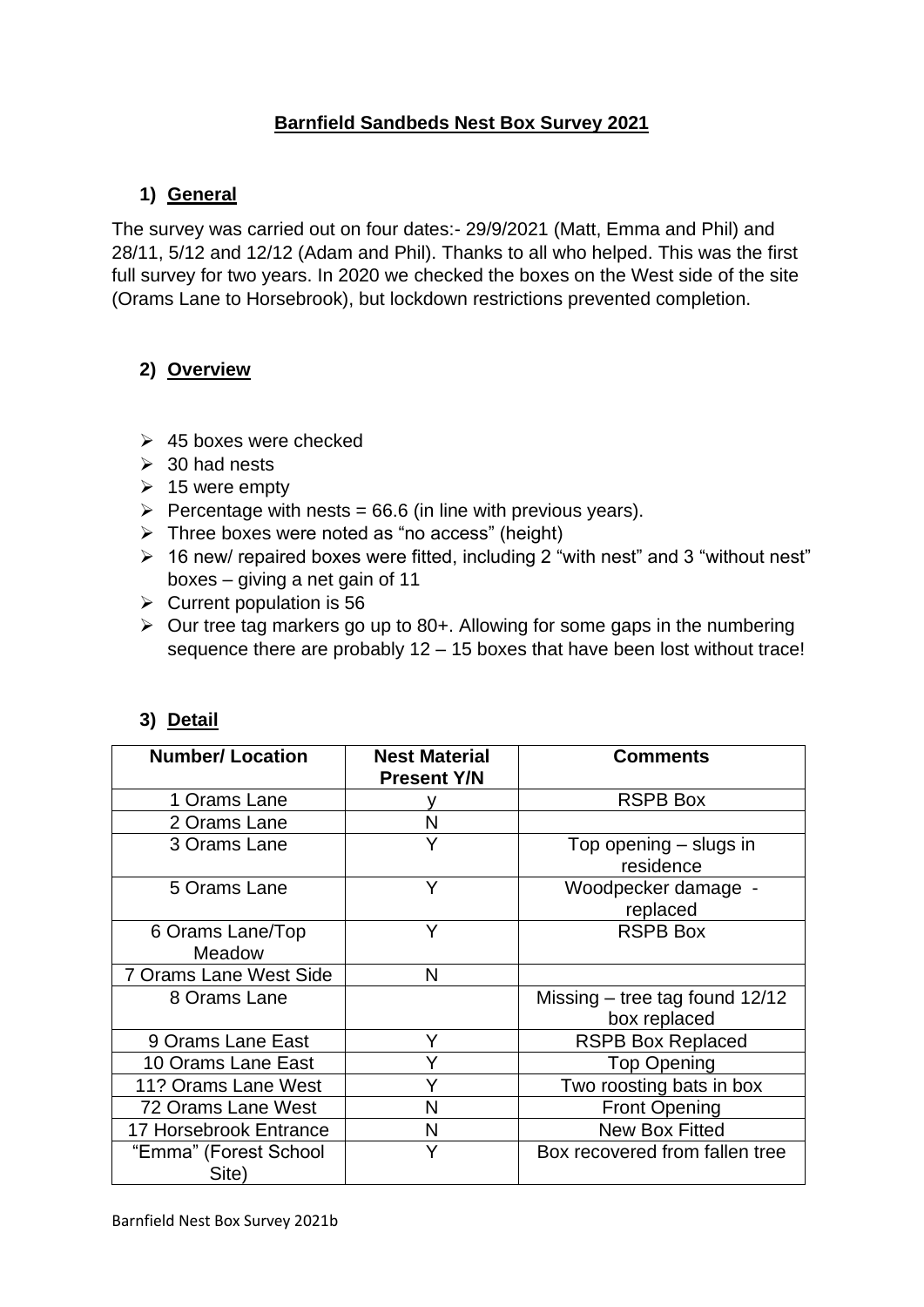| <b>Duck Plaque Tree</b>  |   | New Box fitted                 |
|--------------------------|---|--------------------------------|
| 22 Grass path adjacent   | Y |                                |
| Horsebrook               |   |                                |
| 23 Grass path adjacent   | Y |                                |
| Horsebrook               |   |                                |
| 24 Grass path adjacent   |   | No access (height)             |
| Horsebrook               |   |                                |
| 25 Grass path adjacent   | N | Front missing - replaced with  |
| Horsebrook               |   | repaired "Megan" box           |
| Diagonal Grass path      |   | New - refurbished RSPB Box     |
| 77 Diagonal Grass path   | Υ | <b>Blue tit feathers</b>       |
| 30 Diagonal Hard Path    | Υ | Top opening - one egg in box   |
| from Deacons Oak         |   |                                |
| 70 Top of bank hard path | N | <b>New Number</b>              |
| 61                       | Y | <b>Blue Tit</b>                |
| 74 Fallen Box            | N | Re – fitted on Fox Plaque Tree |
|                          |   | No Access - height             |
| 75                       | Y | Original number obscured - 75  |
|                          |   | fitted                         |
| ? Top of bank above      | N | Recovered for repair           |
| Deacons Oak              |   |                                |
| ? Top of bank above      | N | Recovered for repair           |
| Deacons Oak              |   |                                |
| 66 Deacons Oak To        | Y |                                |
| Orams Lane               |   |                                |
| 35 Deacons Oak To        | N | Replaced                       |
| Orams Lane               |   |                                |
| 36 Deacons Oak To        | Y | Repositioned on same tree -    |
| Orams Lane               |   | nest made from wool            |
| 39 Deacons Oak To        | Y | Top opening                    |
| Orams Lane               |   |                                |
| 40 Deacons Oak To        | Y |                                |
| Orams Lane               |   |                                |
| 41 Deacons Oak To        | N |                                |
| Orams Lane               |   |                                |
| 38 Deacons Oak To        | Y | On fallen tree                 |
| Orams Lane               |   |                                |
| 44 Grass Path adjacent   | Y | <b>White Box</b>               |
| Orams Lane               |   |                                |
| 43 Grass Path adjacent   | Y | <b>Dead Bird</b>               |
| <b>Orams Lane</b>        |   |                                |
| 45 Hard Path towards     | Y | <b>Top Opening</b>             |
| pond                     |   |                                |
| 46 Hard Path towards     | Y | White Box - loose base -       |
| pond                     |   | replaced                       |
| 48 Hard Path towards     | Y | <b>Scout Box</b>               |
| pond                     |   |                                |
| 49 Hard Path towards     | Y |                                |
| pond                     |   |                                |